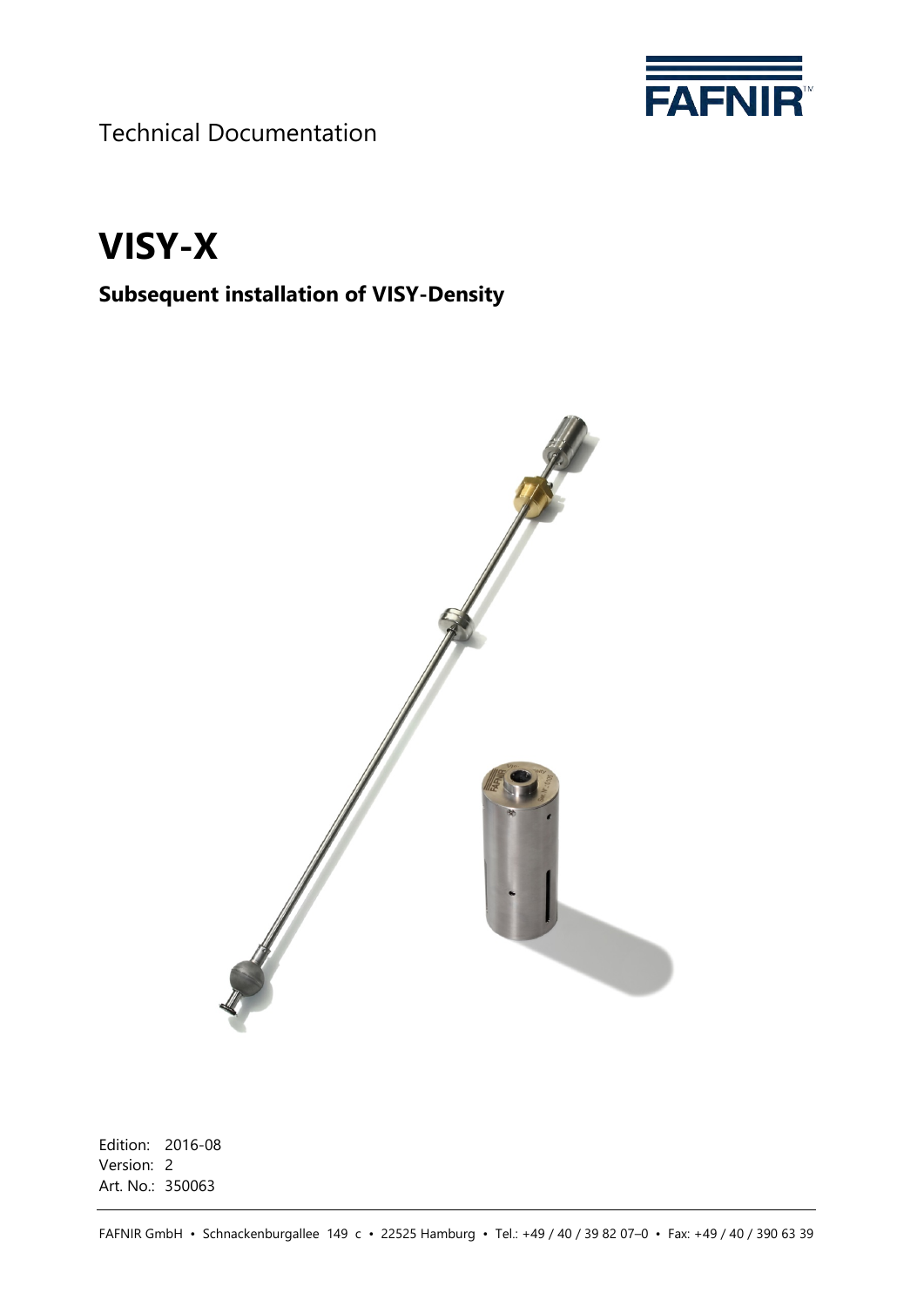

### **Table of contents**

| 1              |  |  |  |
|----------------|--|--|--|
| $\overline{2}$ |  |  |  |
| 3              |  |  |  |
| 4              |  |  |  |
| 4.1            |  |  |  |
| 4.2            |  |  |  |
| 5              |  |  |  |
| 6              |  |  |  |
| $\overline{7}$ |  |  |  |
| 7.1            |  |  |  |
| 7.2            |  |  |  |
| 7.3            |  |  |  |
| 8              |  |  |  |

© Copyright:

Reproduction and translation is only permitted with the written consent of the FAFNIR GmbH. The FAFNIR GmbH reserves the right to carry out product alterations without prior notice.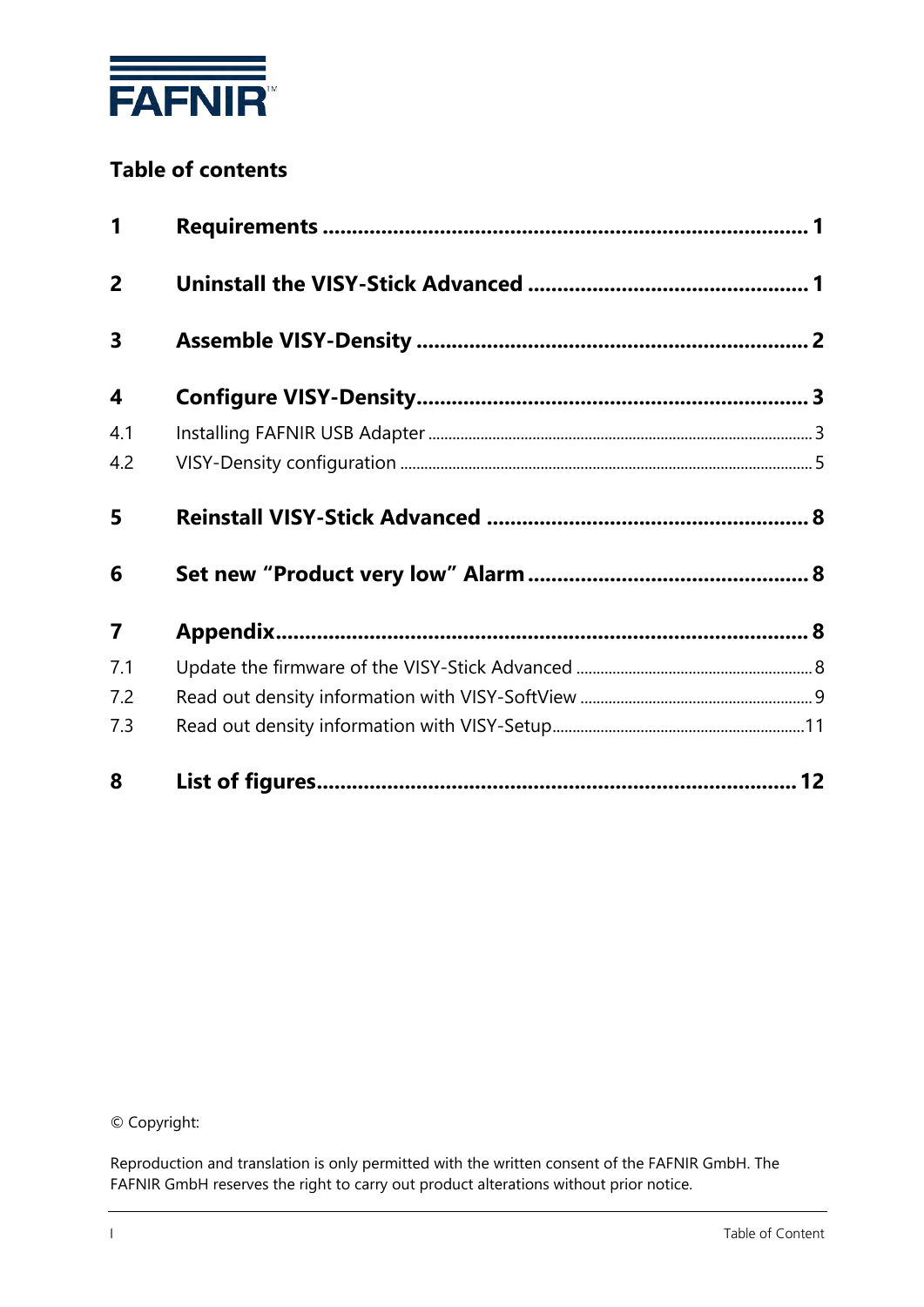

# <span id="page-2-0"></span>**1 Requirements**

For the subsequently installation of VISY-Density you need:

- VISY-Density (Part. No. 908560)
- Distance bushing
- FAFNIR USB Adapter (Part. No. 900040)
- Driver for FAFNIR USB Adapter
- Calibration Data of VISY-Density (comes with VISY-Density)
- Plastic safety ring (spare part)
- Circlip (spare part)
- Circlip pliers
- Hexagon Key for M4 grub screw (2 mm)
- Software "Hyperterminal"
- $\bigwedge$ **VISY-Stick Advanced with a serial number lower than 38200 require an firmware update to version 4.05. Please find the instructions in the annex.**
- $\bigwedge$ **Make sure that the VI-4 board firmware is 4.06 or higher. To check the firmware of the VI-4 board press the reset button (red push button) on the VI-4 board in the VISY-Command. The first three digits that appear on the 7 segment display are showing the current firmware (e.g. 4-0-8). If the firmware is below 4.06 please contact us for the latest firmware version.**

# <span id="page-2-1"></span>**2 Uninstall the VISY-Stick Advanced**

Take the VISY-Stick Advanced carefully out of the tank. Write down the serial number and the corresponding tank number of each VISY-Stick Advanced to ensure that you are able to place the right VISY-Stick Advanced back into the right tank after VISY-Density has been installed.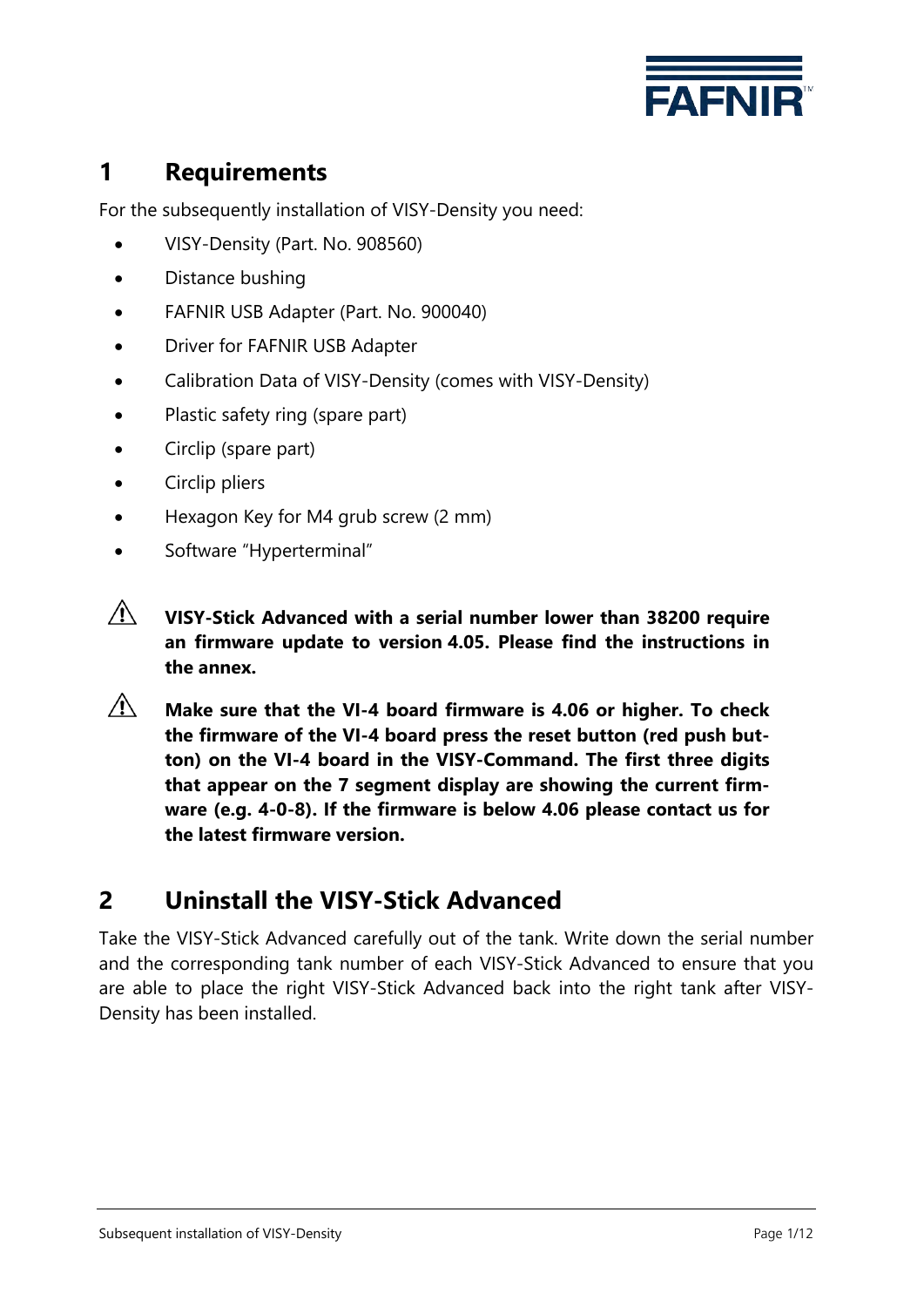

# <span id="page-3-0"></span>**3 Assemble VISY-Density**



Detach the circlip at the bottom end of the VISY-Stick Advanced by using the tong. Take off the safety ring and the water floater.

Slide the distance bushing and then VISY-Density on the VISY-Stick Advanced.

Make sure that VISY-Density is installed with the laser printed side showing to the top/sensor head.

If present slide the water float with the marking "TOP" oriented towards the sensor head onto the probe tube.

Reinstall the plastic safety ring and the circlip.

Tighten both M4 grub screws on VISY-Density with the hexagon key (2 mm).

Depending on the height in which VISY-Density is tightened, the VISY-View or VISY-SoftView will display the product density as sump density (VISY-Density is mounted at the end of the VISY-Stick Advanced) or as density (VISY-Density is mounted in a height of 200 mm.).

Slide the product float down onto the distance bushing. Remove the 3 transport locks of the VISY-Density.

<span id="page-3-1"></span>Figure 1: VISY-Stick Advanced with VISY-Density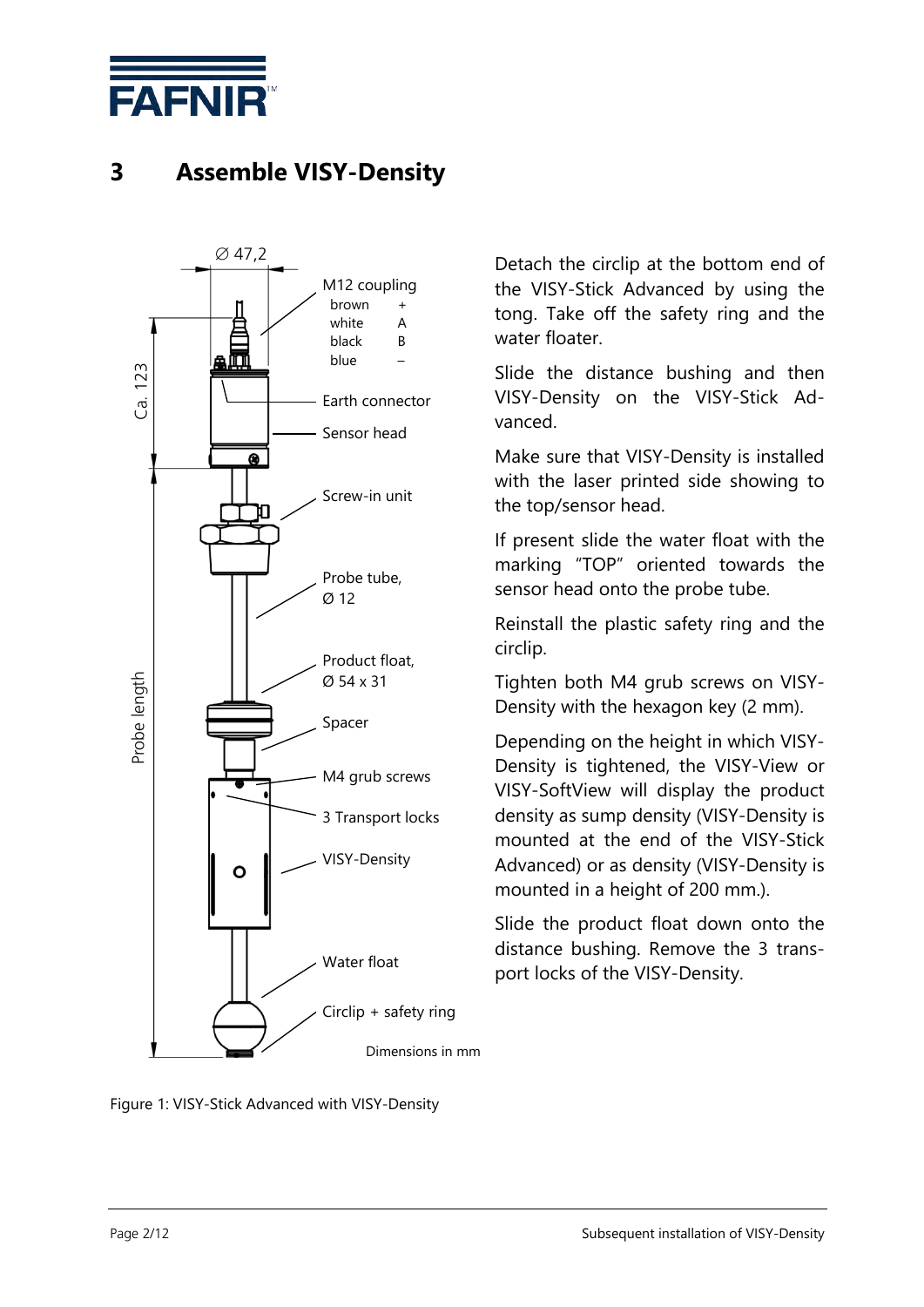

# <span id="page-4-0"></span>**4 Configure VISY-Density**

### <span id="page-4-1"></span>**4.1 Installing FAFNIR USB Adapter**

Connect the FAFNIR USB Adapter to the USB-Port of your PC/Laptop. A window will open telling you that a new hardware has been found.



*For the FAFNIR USB Adapter you have to install the driver "FAFNIR USB Adapter" and "FAFNIR USB Serial Adapter".*



Figure 2: Hardware Wizard Installation steps

- <span id="page-4-2"></span>Select "No, not this time"
- Click on "Next>"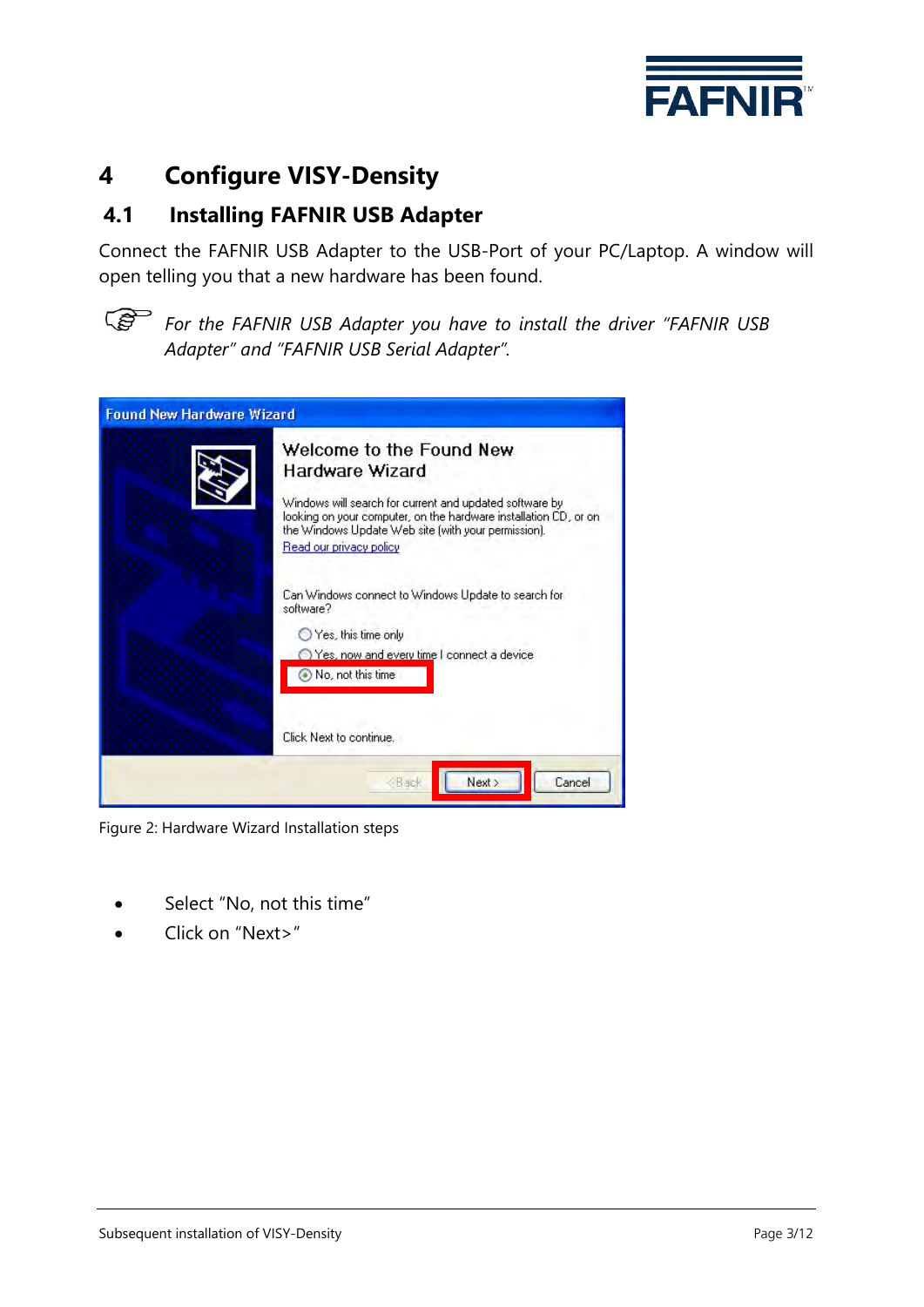



- Select "Install from a list or specific location (Advanced)"
- Click on "Next >"

| <b>Found New Hardware Wizard</b>                                                                                                                                                                                                                          |
|-----------------------------------------------------------------------------------------------------------------------------------------------------------------------------------------------------------------------------------------------------------|
| Please choose your search and installation options.                                                                                                                                                                                                       |
| Search for the best driver in these locations.<br>Use the check boxes below to limit or expand the default search, which includes local<br>paths and removable media. The best driver found will be installed.<br>Search removable media (floppy, CD-ROM) |
| $\vee$ Include this location in the search:<br>F-)<br><b>Browse</b><br>O Don't search. I will choose the driver to install.                                                                                                                               |
| Choose this option to select the device driver from a list. Windows does not quarantee that<br>the driver you choose will be the best match for your hardware.                                                                                            |
| < Back<br>Next ><br>Cancel                                                                                                                                                                                                                                |

- Select "Search for the best driver in these locations" and choose the location of the drivers
- Click on "Next>"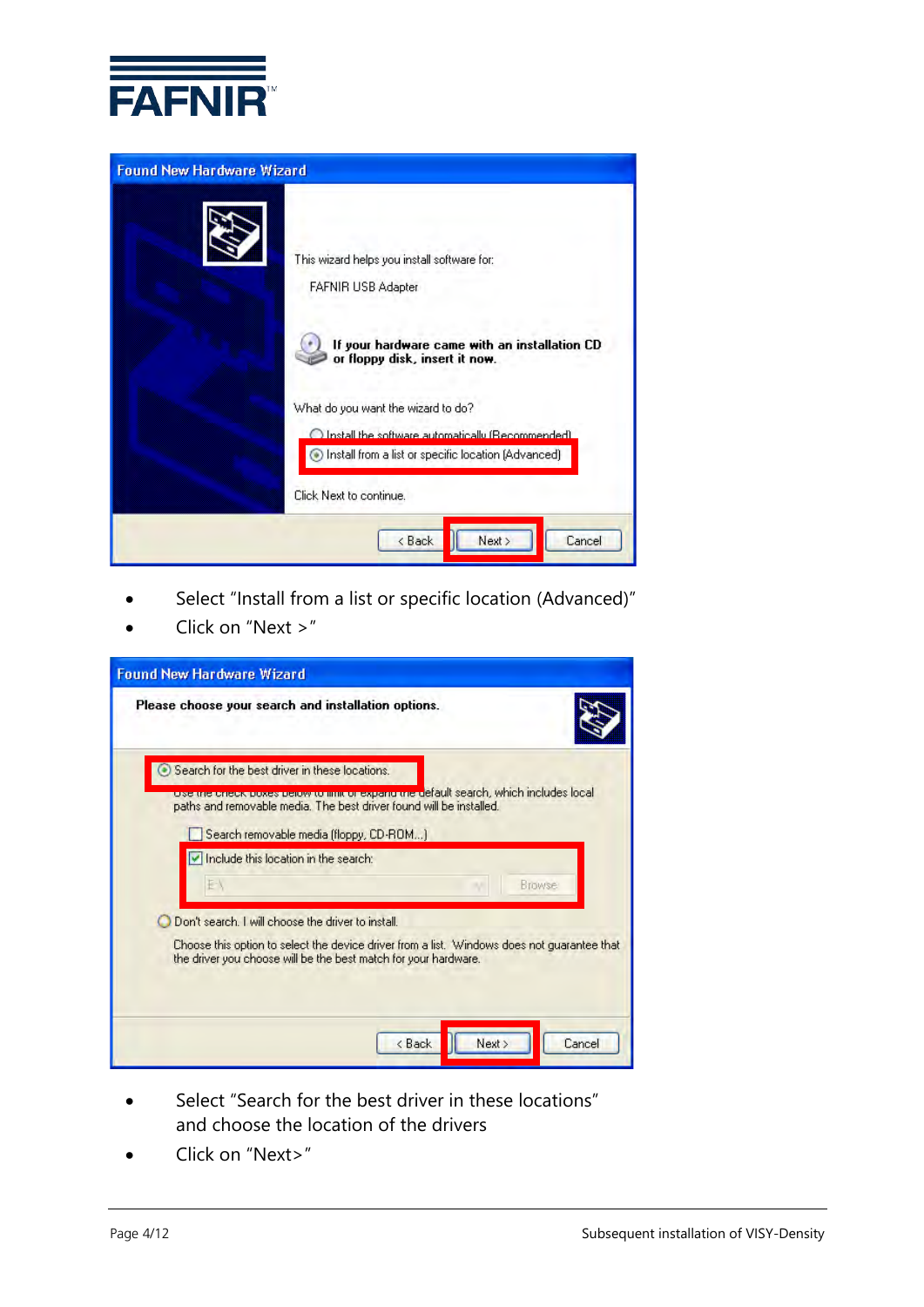

| The software you are installing for this hardware:                                                                                                                                                                                                                                                                    |
|-----------------------------------------------------------------------------------------------------------------------------------------------------------------------------------------------------------------------------------------------------------------------------------------------------------------------|
| <b>FAFNIR USB Serial Converter</b>                                                                                                                                                                                                                                                                                    |
| has not passed Windows Logo testing to verify its compatibility<br>with Windows XP. [Tell me why this testing is important.]                                                                                                                                                                                          |
| Continuing your installation of this software may impair<br>or destabilize the correct operation of your system<br>either immediately or in the future. Microsoft strongly<br>recommends that you stop this installation now and<br>contact the hardware vendor for software that has<br>passed Windows Logo testing. |

- Click on "Continue Anyway" and click on "Finish" when the installation of the FAFNIR USB Serial Converter is done.
- A window opens asking you to install the FAFNIR USB Adapter.
- Repeat the previous steps before installing the driver for the FAFNIR USB Adapter.

### <span id="page-6-0"></span>**4.2 VISY-Density configuration**

To configure VISY-Density you need the terminal program HyperTerminal. Hyper-Terminal can be found on a Windows XP PC under: "Start"  $\rightarrow$  "Programs"  $\rightarrow$ "Accessories"  $\rightarrow$  "Communications"  $\rightarrow$  "HyperTerminal".

If you are using another Windows version please search for a HyperTerminal version online.

With VISY-Density you have received the calibration parameters. Please make sure which VISY-Density module is mounted on which VISY-Stick Advanced before you continue.

Connect the FAFNIR USB Adapter to the VISY-Stick Advanced.

Check under "Control Panel"  $\rightarrow$  "System"  $\rightarrow$  Tab "Hardware"  $\rightarrow$  "Devices" for the ComPort of the "FAFNIR USB Adapter".

Open the HyperTerminal and select the ComPort of the FAFNIR USB Adapter. Fill in a suitable name (for example: density) under "Connection Description" and click on "OK". Fill in the communication settings for the ComPort 1200 bps 8N1 and click on "OK". Click on the button (looks like a telephone) shown in the picture below to disconnect.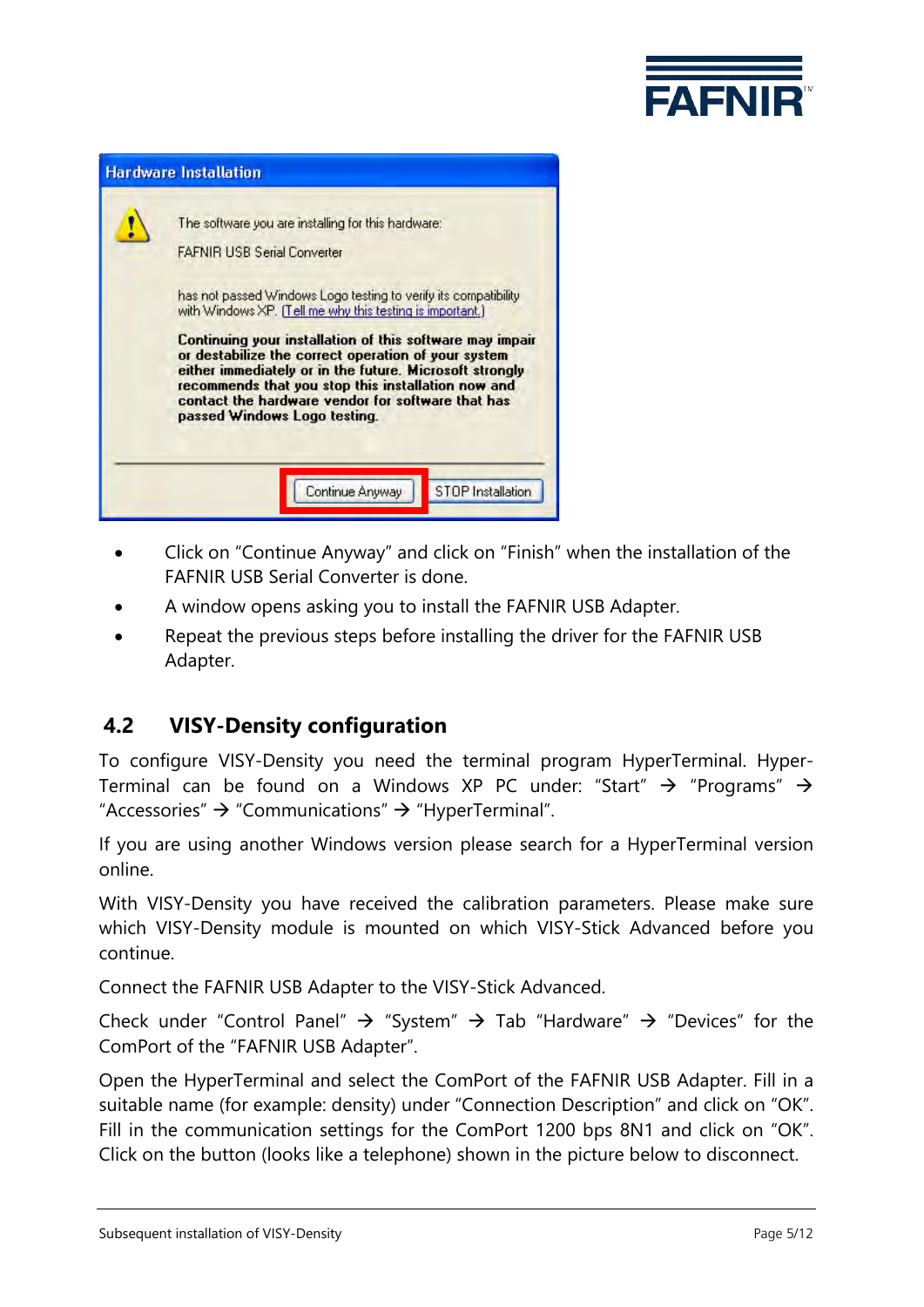

| tset - HyperTerminal |            |                              |  |  |
|----------------------|------------|------------------------------|--|--|
|                      |            | Edit View Call Transfer Help |  |  |
| $\vert$<br>ا نشر ا   | $\sqrt{3}$ | DDE                          |  |  |
|                      |            |                              |  |  |

- Click on the "Disconnect" button
- Open "File"  $\rightarrow$  "Properties" and select "Settings"



- Click on "ASCII Setup"
- Check "Send line ends with line feeds" and "Echo typed characters locally".
- Confirm both windows with "OK"
- Click on the phone "Connection" button to connect again.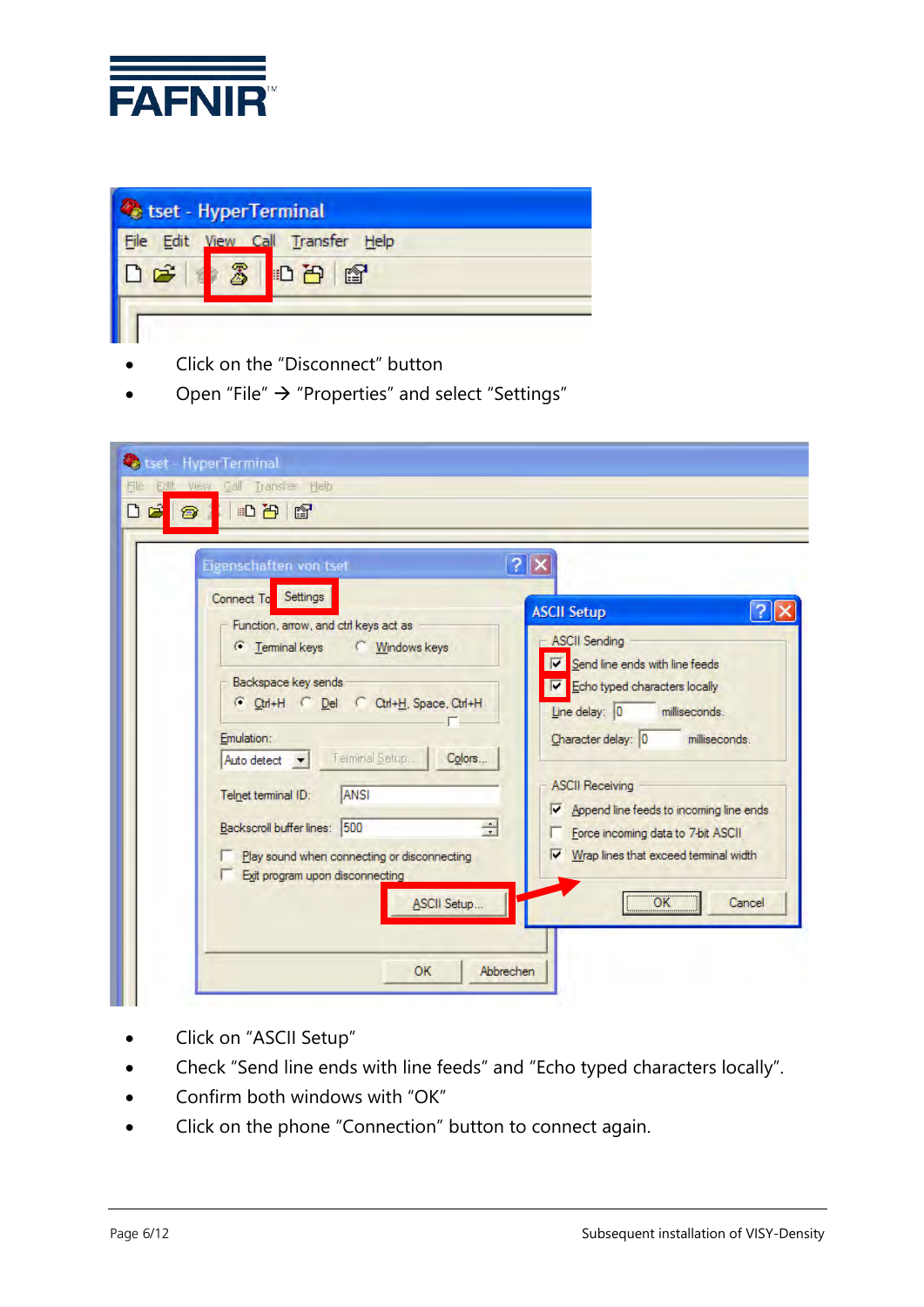

• Type "S␣ ␣ ␣ ␣ 0" (hit space four times between S and 0) and press <Enter>. The VISY-Stick Advanced will send the serial number of the connected VISY-Stick Advanced ( $\Box$  = space).

Example:



There are two necessary steps to complete the configuration of VISY-Density.

- (1) Type-in in HyperTerminal: RXP[Serial No. VISY-Stick Advanced]DS
- (2) Type-in the DS Command (to be found on the table received with VISY-Density) of the installed VISY-Density module behind the first part (see example below)

Press <Enter> and the probe will answer with (i.O.). If the probe does not answer please make sure that you have done each step correctly.

For example:

| COM3_1200 - HyperTerminal                                                          |                  | $ \Box$ $\times$            |  |
|------------------------------------------------------------------------------------|------------------|-----------------------------|--|
| Edit View Call Transfer Help                                                       |                  |                             |  |
| $\bigcap$ $\bigoplus$ $\bigotimes$ $\bigoplus$ $\bigoplus$ $\bigoplus$ $\bigoplus$ |                  |                             |  |
| RXP30144DS1 1 112 26945 19228 0 39133<br>0<br>Enter<br>manually                    | Copy from file   |                             |  |
|                                                                                    | Density Module # | <b>DS Command</b>           |  |
|                                                                                    |                  | 1 1 112 26945 19228 0 39133 |  |
|                                                                                    |                  | 117 25619 18174 0 62822     |  |
|                                                                                    |                  | 118 26381 18730 0 36352     |  |
|                                                                                    |                  | 119 26483 18843 0 30072     |  |
|                                                                                    |                  | 124 27736 19387 0 3212      |  |
|                                                                                    | 125              | 125 26456 18288 0 41533     |  |
|                                                                                    |                  | 126 26609 18499 0 21907     |  |
|                                                                                    |                  |                             |  |
|                                                                                    |                  |                             |  |



#### **Disconnect the M12 connector**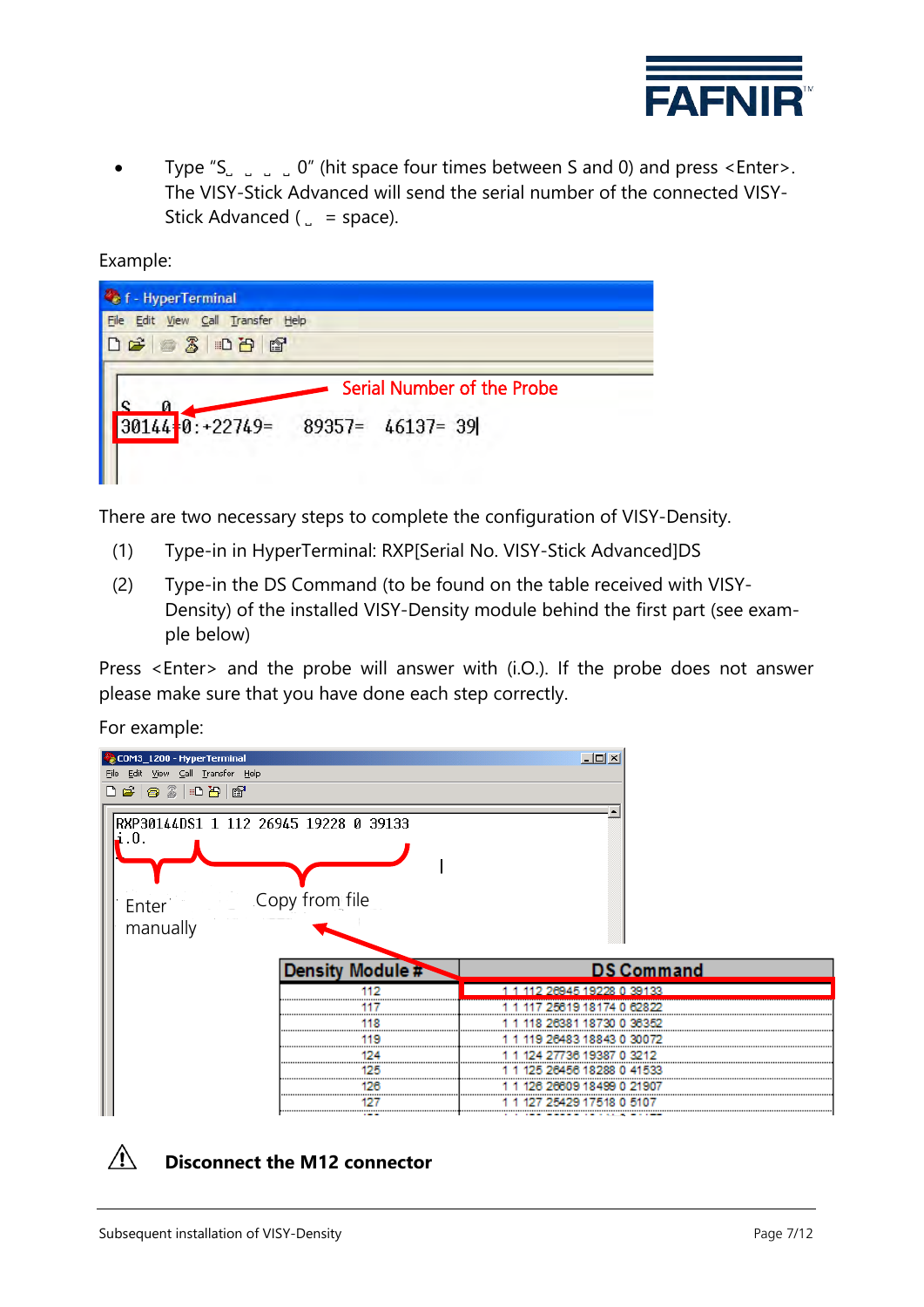

# <span id="page-9-0"></span>**5 Reinstall VISY-Stick Advanced**

Before installation, pull out the 3 locking pins from the VISY-Density. Place the VISY-Stick Advanced back in the tank. Make sure every VISY-Stick Advanced is in the right tank.

# <span id="page-9-1"></span>**6 Set new "Product very low" Alarm**

Read out the position of the product float with VISY-Setup ("Current Values"  $\rightarrow$ "Product level in mm" and "Real Filling Value"). Note down the information about the floater position and make sure to set the "Product very low" alarm higher than that position.



# <span id="page-9-2"></span>**7 Appendix**

### <span id="page-9-3"></span>**7.1 Update the firmware of the VISY-Stick Advanced**



*Please contact [info@fafnir.de](mailto:info@fafnir.de) before updating the probes. We will be sending you the current firmware and the necessary software.*

Check under "Control Panel"  $\rightarrow$  "System"  $\rightarrow$  Tab "Hardware"  $\rightarrow$  "Devices" for the ComPort of the "FAFNIR USB Adapter".

Open the program HexLoad. Click on "Options"  $\rightarrow$  "Project..." and choose "Baudrate 57600" and the ComPort of the FAFNIR USB Adapter. Click on "File"  $\rightarrow$  "Open" and select the current VISY-Stick Advanced firmware you received from us. Connect the FAFNIR USB Adapter with the VISY-Stick Advanced. Choose "Target"  $\rightarrow$  "Auto" and HexLoad will start updating the firmware.



*If HexLoad shows nothing under "Target" take the M12 connector off and reconnect.*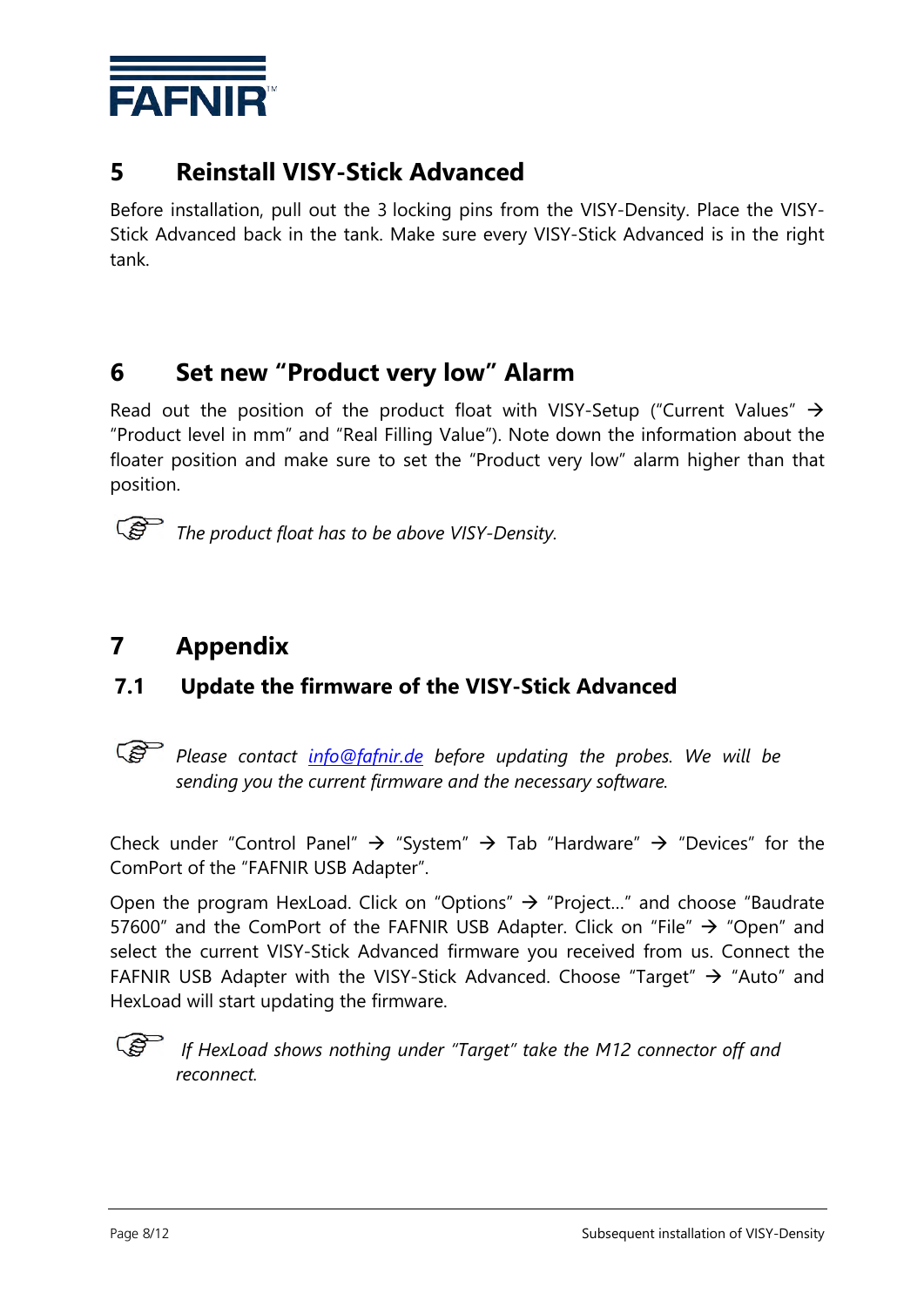

### <span id="page-10-0"></span>**7.2 Read out density information with VISY-SoftView**

VISY-SoftView is a software which is running on our VISY-View Touch or on our VISY-Command GUI. VISY-SoftView is able show the density data together with other tank details. VISY-SoftView will be showing the density or the sump density depending on the position in which VISY-Density is installed at the VISY-Stick Advanced.

In order to see the density with VISY-SoftView the function needs to be activated. To activate go to "System Functions"  $\rightarrow$  "Configuration". Enter the password "22765". Select the button "System Opt." and then "Density".

Press the button "Density values are visible" and save. VISY-SoftView will let you know afterwards: "Currently: Density values are visible" (see below).

<span id="page-10-1"></span>

Figure 3: Configuration Density Visibility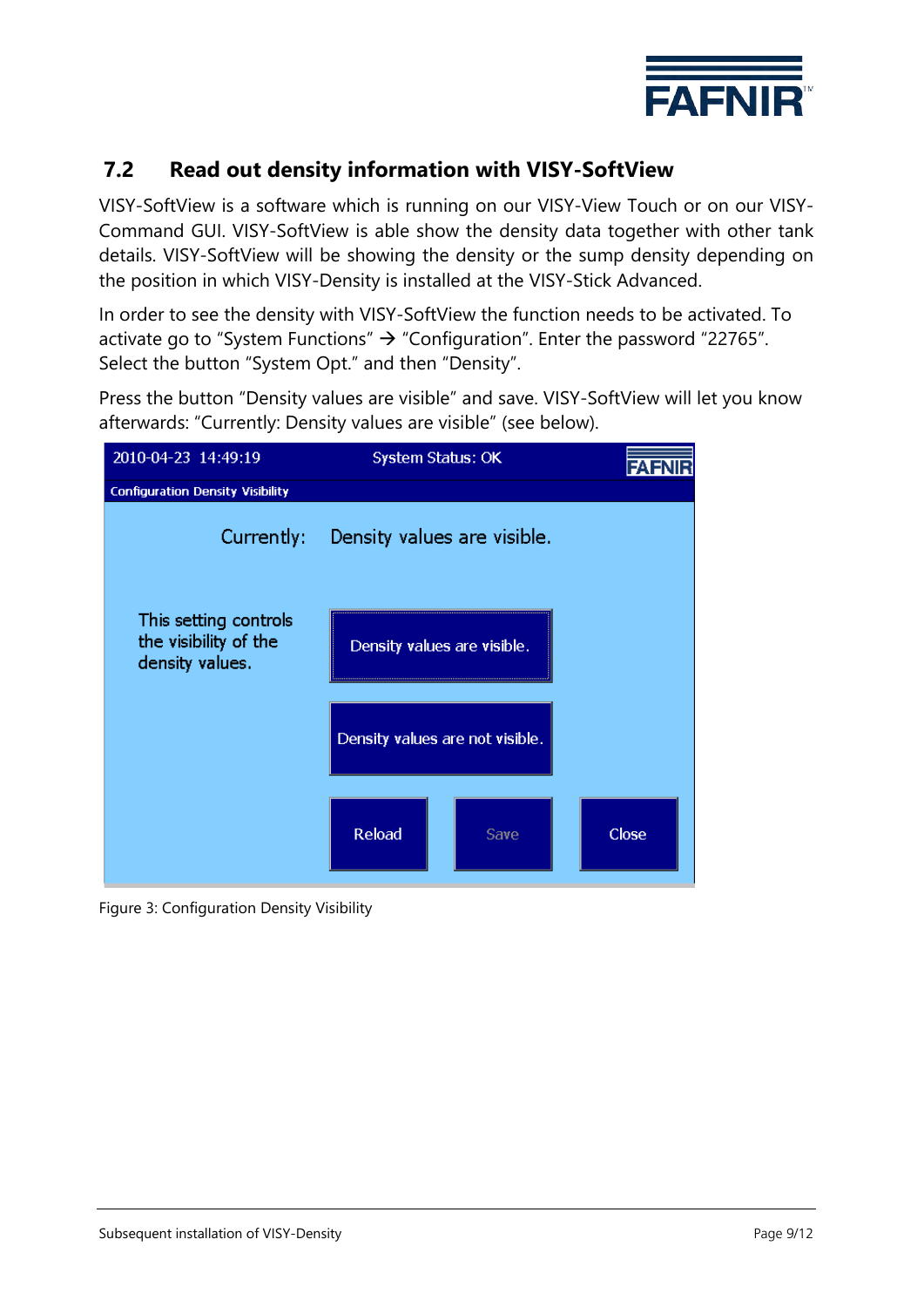

To see the density for one tank click on the desired tank and the following window will open:

| 2010-06-08 09:30:58                                                            |                                                                                     | System Status: OK                                          | <b>FAFNIR</b> |
|--------------------------------------------------------------------------------|-------------------------------------------------------------------------------------|------------------------------------------------------------|---------------|
|                                                                                |                                                                                     | <b>Tank Details</b>                                        |               |
| 1: Benzin                                                                      | Tank Config values:                                                                 |                                                            | <b>ALARMS</b> |
|                                                                                | Nominal volume:                                                                     | 10000L                                                     |               |
|                                                                                | Capacity:                                                                           | 9700L                                                      |               |
|                                                                                | Savety volume:                                                                      | 300L                                                       |               |
|                                                                                | Product:                                                                            | Benzin                                                     |               |
|                                                                                | Comp. Temperature:                                                                  | 15.0 °C                                                    |               |
| Measurement values:                                                            |                                                                                     |                                                            |               |
| Volume:<br>Volume TC:<br>Ullage:<br>Level:<br>Temperature:<br>Water level:     | 7571.1 Litres<br>7600.7 Litres<br>2128.9 Litres<br>1770.7 mm<br>11.8 °C<br>$0.0$ mm | Age of Data: 00:00:39<br>RF Field strength:<br>RF Battery: |               |
| Density:<br>Density TC:<br>Density Temp.:<br>Sump density:<br>Sump density TC: | g/L<br>- $g/L$<br>11.8 °C<br>$876.5$ g/L<br>$873.1$ g/L                             |                                                            | Close         |

<span id="page-11-0"></span>Figure 4: Tank Details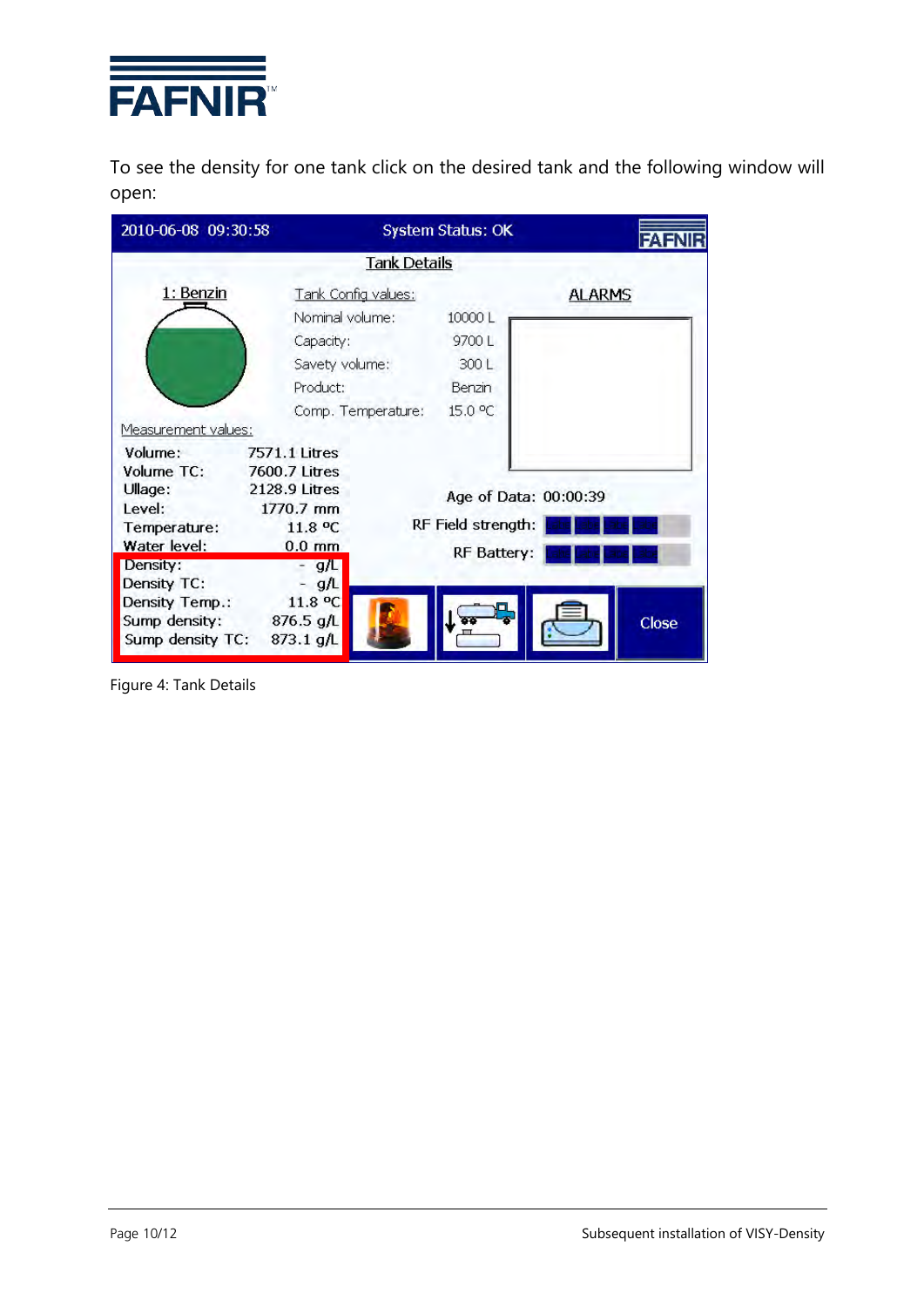

### <span id="page-12-0"></span>**7.3 Read out density information with VISY-Setup**

Open VISY-Setup and connect with the VISY-Command by using the corresponding ComPort. Go to "Current Values" and scroll down. You will be finding the "Product Density" and the "Sump Density". Depending on the position of VISY-Density you will be seeing data in either one of those fields.

| <b>bot</b>                          | <b>Current Values</b>              |                                                  |                |
|-------------------------------------|------------------------------------|--------------------------------------------------|----------------|
| Current Values (F1)<br>$\mathbf{N}$ | $\div$<br>Probe Terminal No.:      |                                                  |                |
| Control Unit (F2)                   | VISY-Stick                         |                                                  |                |
| $\bullet$<br>Date and Time (F3)     | <b>Probe Status</b><br>Statuscode: | Statusmessage:                                   |                |
| Probes (F4)                         | 99<br>Battery:                     | Probe not configured<br><b>RF Field Strength</b> |                |
| Tank tables (F5)                    | - Product Density                  | Position.                                        | $0 \text{ mm}$ |
|                                     |                                    | Density                                          | 0.0 g/L        |
| Input (F6)                          | Temperature-compensated Density    |                                                  | 0.0 g/L        |
|                                     | Temperature at Density Meter       |                                                  | $0.0o$ C       |
| Output (F7)                         | Density Alarm                      | No Alarm                                         |                |
| Output-Events (F8)                  | - Sump Density                     | Position.                                        | $0 \text{ mm}$ |
|                                     |                                    | Densitu                                          | 0.0 g/L        |
| Save and Load (F9)                  | and a lot of Figure 10.            |                                                  |                |

<span id="page-12-1"></span>Figure 5: VISY-Density Values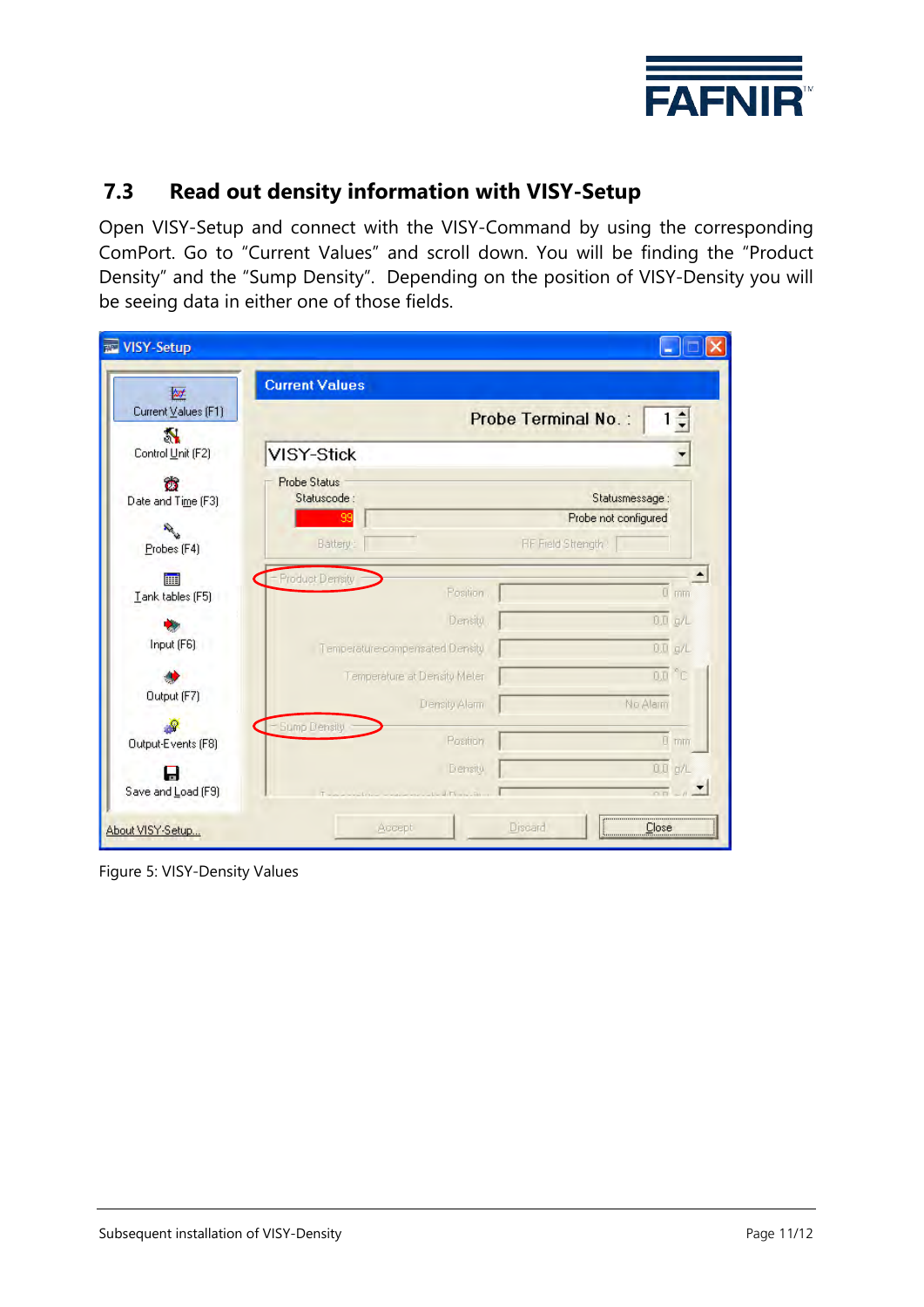

# <span id="page-13-0"></span>**8 List of figures**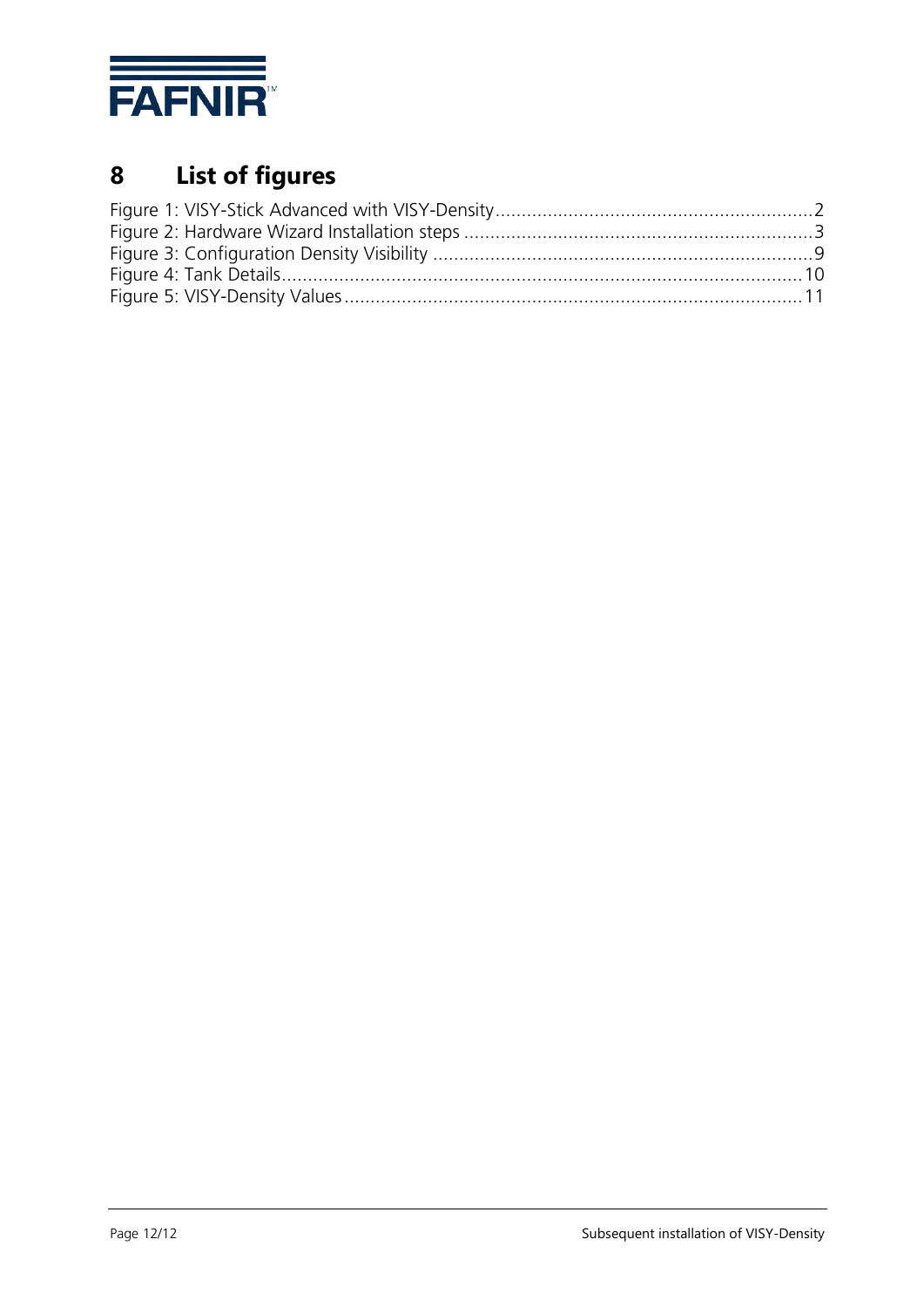